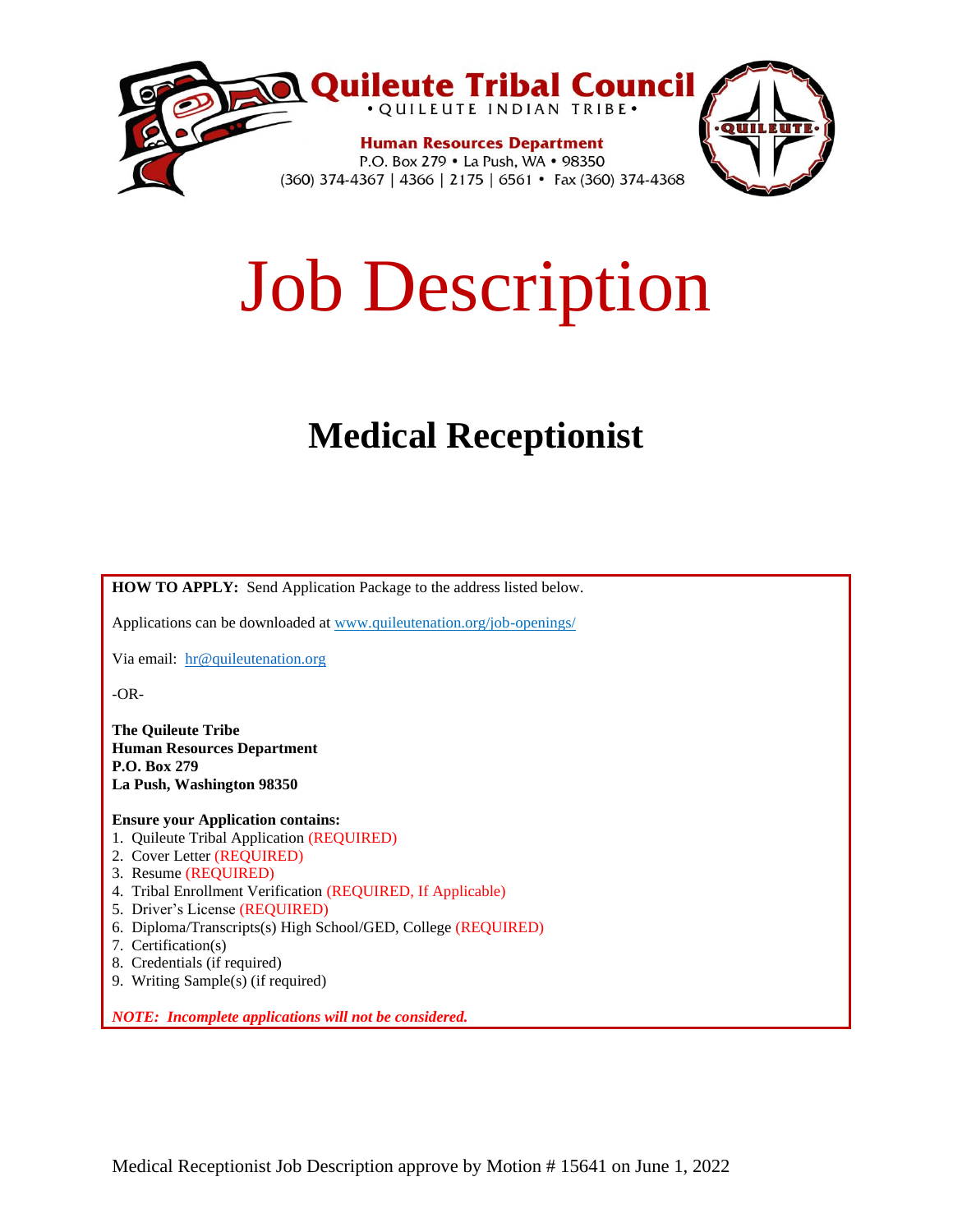Position: Medical **Receptionist** Supervisor: Health Director Location: Ouileute Health Center Work Info: Full Time: 40 Hrs/Week (M-F) Salary: DOQ/E

#### **POSITION SUMMARY:**

The primary responsibility of the Medical Receptionist is to perform all duties associated with managing the Medical Receptionist Front Desk. This position requires excellent attendance as well as a high level of confidentiality and attention to detail. Great communication skills, both verbal and written, are required as the incumbent is to always be welcoming and assist patients as needed

#### **ESSENTIAL DUTIES AND RESPONSIBILITIES INCLUDE THE FOLLOWING:**

- Answering the main clinic phone line, to include forwarding calls as appropriate and documenting messages as needed. The incumbent is expected to be professional and utilize proper clinic phone etiquette at all times.
- Scheduling and managing patient appointments for the medical department providers, and specialty clinic providers.
- •
- Greet and welcome all patients, guests, and internal staff. The medical receptionist position is the first line of site for patients/guests and also the first point of clinic contact on the phone.
- Update all necessary patient registration information in the RPMS Computer System; this includes gathering insurance information, updating address & phone number, reviewing and signing HIPPA/confidentiality forms, and any other necessary forms.
- Maintain all medical charts/records with complete compliance to Federal Privacy Regulations. All medical files are to be filed in an orderly manner.
- Conduct all general office tasks such as ordering necessary office supplies maintain a clean and sanitary workspace with attention to personal appearance, collect and sort daily mail, keep organized, etc.
- Ability to work independently with little daily supervision.
- There will be times when incumbent will be asked to assist in special clinic events, functions, or programs.
- Other duties as assigned.

#### **SKILLS, KNOWLEDGE AND ABILITIES**

- Ability to maintain a high level of confidentiality
- Highly dependable and timely
- Basic computer knowledge and typing skills
- Must be able to follow QHC policy and procedure and follow instruction from medical team
- Excellent verbal and written communication skills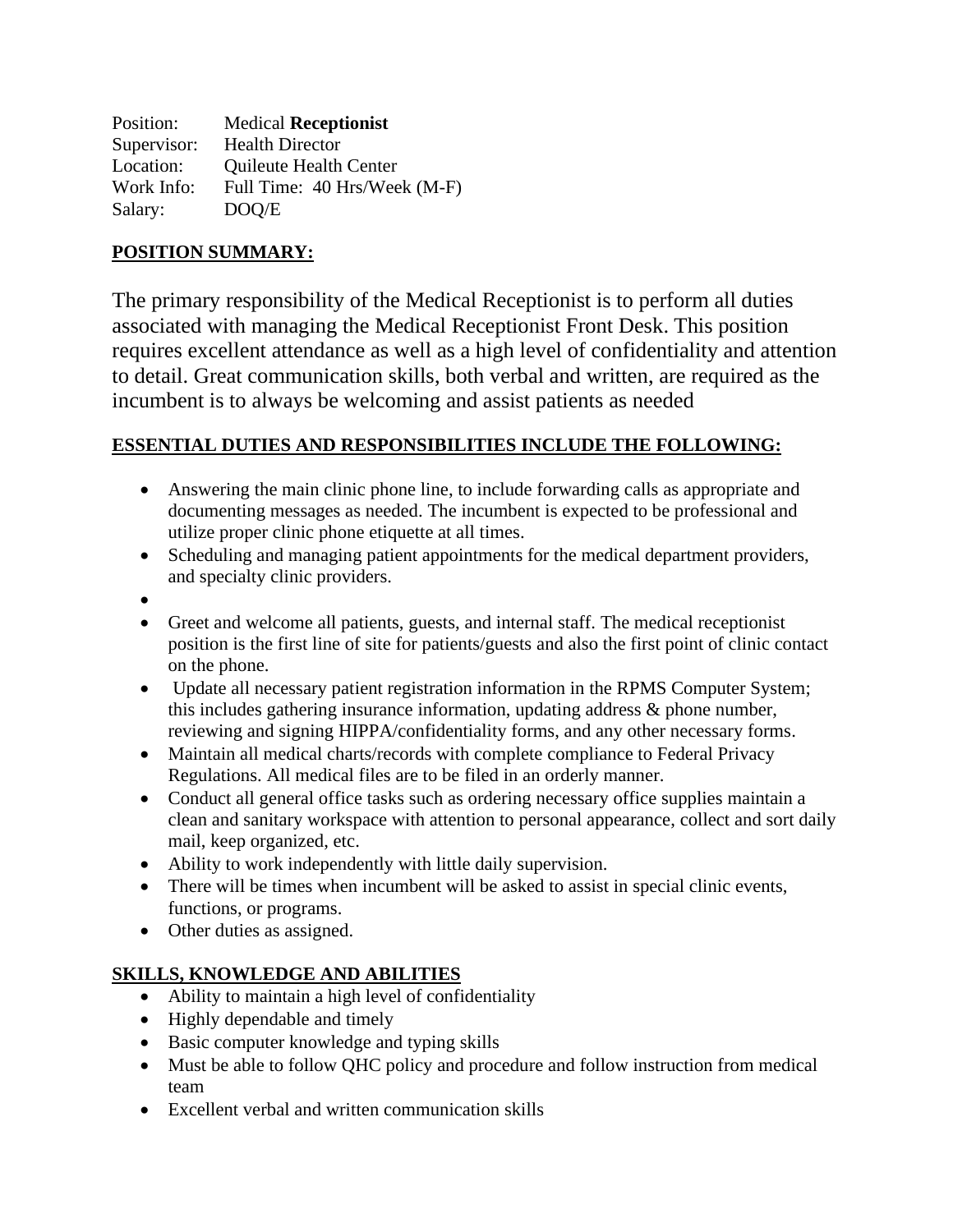- Able to interact with the public and prospective patients/clients, speak effectively, and be readily available for crisis
- Ability to adapt to change & multi-task
- Ability to work in a fast paced environment
- Complete and pass HIPAA, ISSA, and other mandatory clinic trainings
- Knowledge of working with Tribal communities including historical and intergenerational trauma, or willingness to learn
- Knowledge of trauma informed care, or willingness to learn

# **WORK ENVIRONMENT:**

• The work environment characteristics described here are representative of those an employee encounters while performing the essential functions of this job. Reasonable accommodations may be granted in particular cases.

#### **PHYSICAL DEMANDS:**

• The physical demands described here are representative of those that must be met by an employee to successfully perform the essential functions of this job. Reasonable accommodations may be made to enable individuals with disabilities to perform the essential functions. While performing the duties of this job, the employee is frequently required to sit and stand. The employee must occasionally lift and/or move up to 40 pounds.

#### **SUPERVISORY RESPONSIBILITY:**

• None

# **QUALIFICATIONS:**

#### **Required Qualifications:**

- High School graduate, or GED.
- WA Driver's License
- Completion of First Aid/CPR certification upon hire
- Completion of OHC specific certifications (HIPPA, ISSA, Confidentiality Statement, etc.) upon hire
- Pre employment drug testing and random drug testing in accordance with the Tribal Drug and Alcohol Policy
- Must pass a Criminal Background Check
- •

# **Preferred Qualifications:**

- A degree in related field is preferred, or a certificate program in Customer Service.
- Medical office experience highly desirable. Basic knowledge of medical terminology important. Good verbal and written communication skills. Ability to work well with many individuals. Ability to keep calm during emergency situations.
- Strong computer skills are preferred.

# **GENERAL INFORMATION:**